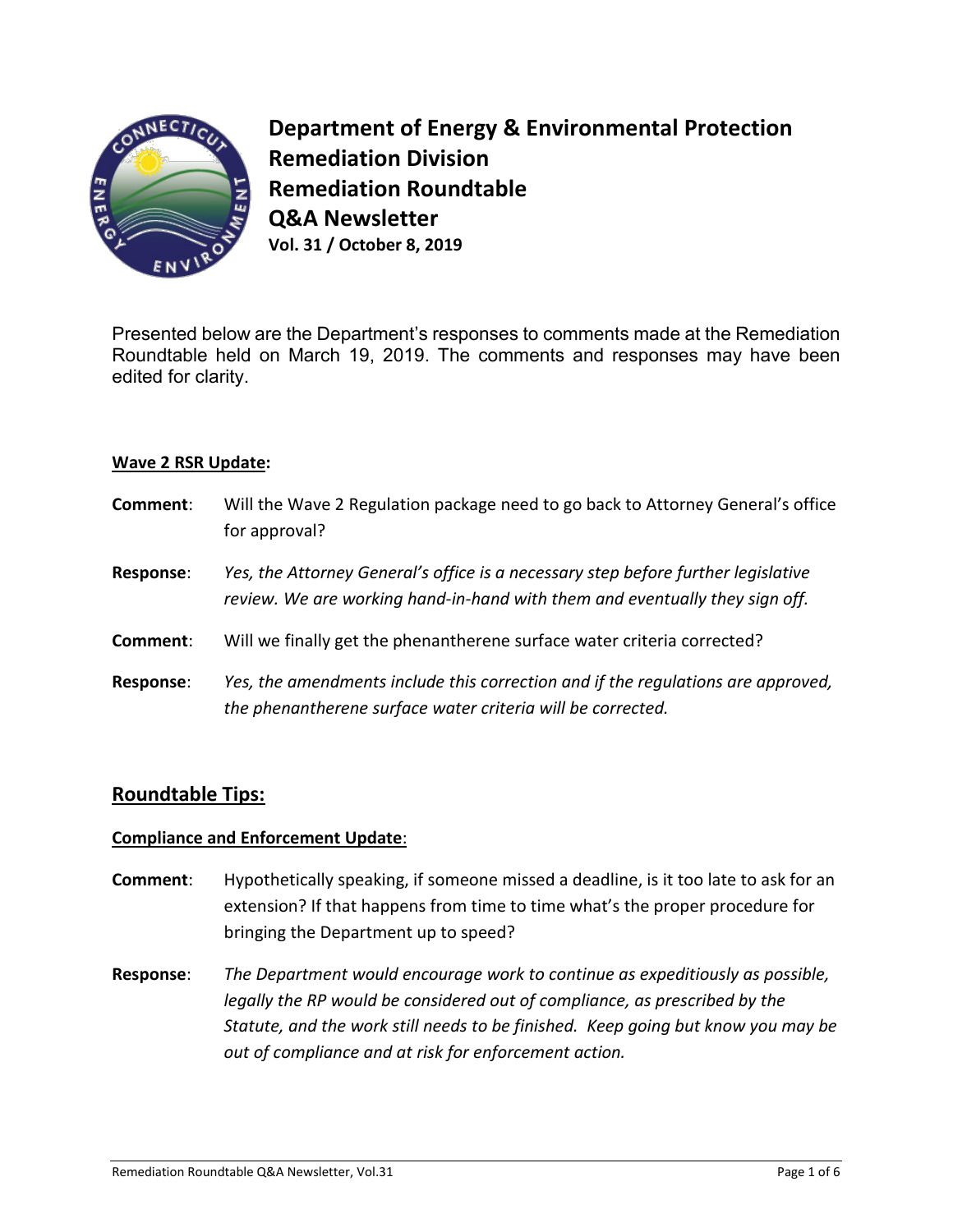**Comment**: Can an RP submit an updated schedule?

- **Response**: *Yes that has been allowed, the more communication with the Department the better, however the status of being out of compliance will remain. This new schedule is important information to take into consideration when deciding on further enforcement action*
- **Comment**: For the Compliance Project letters, is there a way the Department could also copy the LEP on the reminder letters?
- **Response**: *The Department has copied the LEP on many of these letters; however, there are some cases where we do not have the current LEP on file.*
- **Comment**: There are times in the field where it is difficult to verify because perhaps something wasn't characterized correctly. Can we submit request for extension to explain those circumstances?
- **Response**: *If you have a timely submission, and appropriate grounds with support for the delay, yes please do so and explain that. The Department will not approve an extension request if the request is submitted after the deadline or if it is apparent that there are no grounds that would have caused the delay. Please refer to the Department website for documents required for a complete request.*
- **Comment:** I understand the current focus is on post 10/1/09 filings. What kind of approach will the Department have for the older filings between 2007-2009 and pre 2007?
- **Response**: *There are enforceable deadlines to submit a COI and RAP for filings between October 1, 2007 and October 1, 2009, but not for submittal of the verification. The Department can request a schedule for submitting a Verification with a final date if a condition is present that poses an unacceptable risk to human health and the environment. For filings acknowledged pre-2007, the law states that upon request you must submit a schedule to adhere to. The Department has routinely requested said schedule and compliance with it.*
- **Comment**: So pre 2007 what's the incentive for CP to follow through on obligations?
- **Response**: *First and foremost protection of human health and the environment should compel people to comply. A second incentive is to prepare the property for sale. If major issues still exist, then pollution can get in the way of property transactions. For other scenarios when significant risk to receptors is discovered, the Department can accelerate that and take an action to enforce. The Department*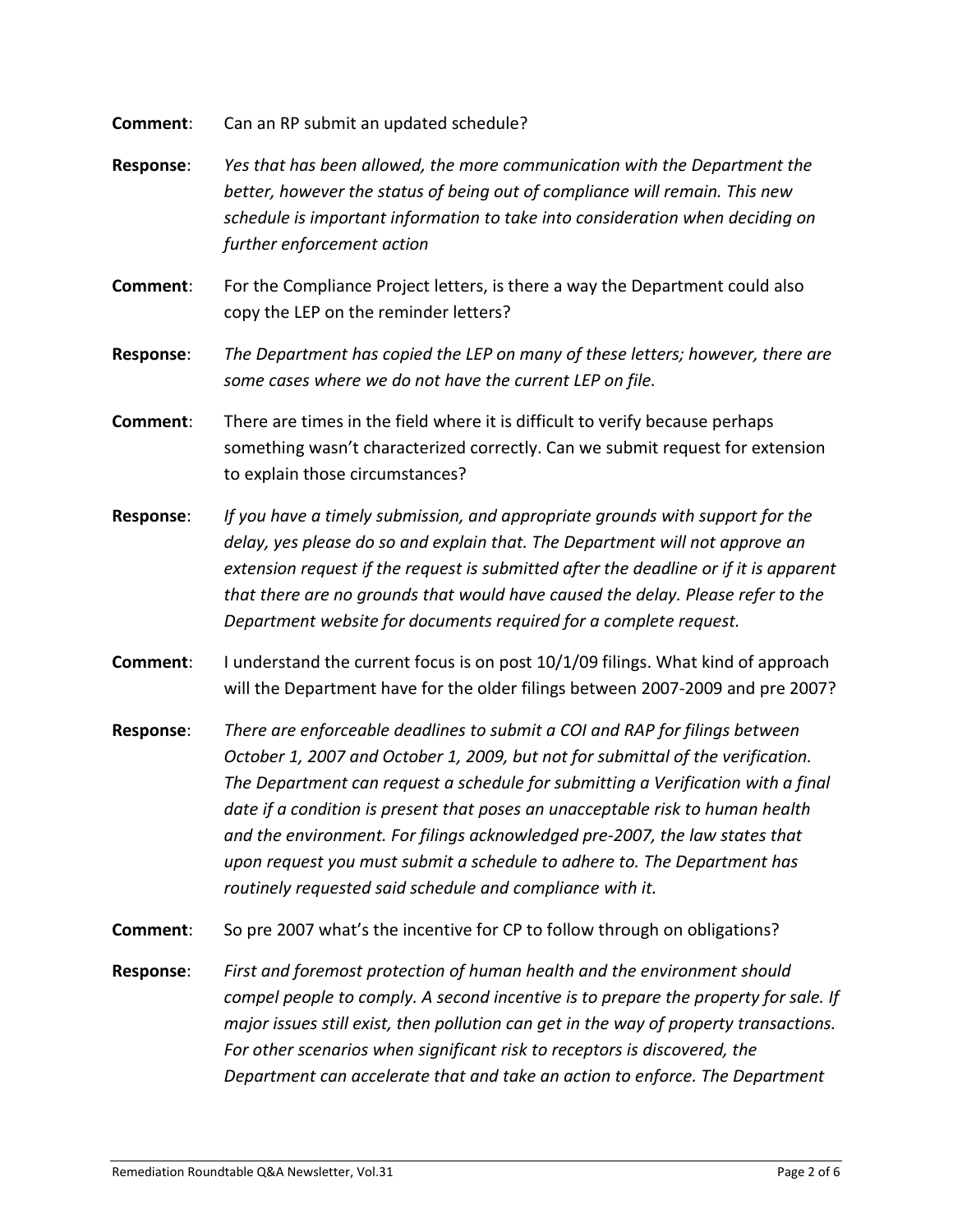*has in the past and will in the future send out NOVs and enforcement orders to pre 2007 sites.* 

## **ELURs and Supporting Data:**

- **Comment**: About how long does it take to review an ELUR application on average?
- **Response**: *It could take as little as 6 months for a complete ELUR application. A complete submittal takes between 6-9 months, an average ELUR takes around 9-12 months. If it takes longer than 12 months, there are probably other issues at the site. Also, this shows why it is important to supply pertinent information up front because once we send the application back to you with questions, it will go to the bottom of the queue. Timeliness in responding to our questions on your ELUR application also matters and will dictate how quickly the ELUR is approved.*

#### **SEHN Status Update Forms:**

- **Comment**: So if the Department has the new updated interactive map and say we've got an old site that we have data indicating we have SEHN compliance and yet it is still on the map, what do you do?
- **Response**: *The map has different colors signifying status, green indicates abated (or resolved) hazards, yellow indicates controlled (or mitigated) hazards, and red indicates an open hazard condition. About half of the universe of hazards are resolved, so if you look at the map you'll see a lot of green dots. You should be able to determine the status of your hazard easily by color and by the description provided when you click on the colored dot.*
- **Comment**: What if you have a very old site?
- **Response**: *The map goes back to the beginning of the program in 1998. If you feel there is a discrepancy between your data and ours, please let the Department know and we would be happy to close any controlled or open cases based upon any new information that supports compliance with the SEH law.*
- **Comment**: To clarify, the map still shows resolved cases, even though they are removed from the web list?
- **Response**: *Yes this is true.*
- **Comment**: Is there a master SEHN list?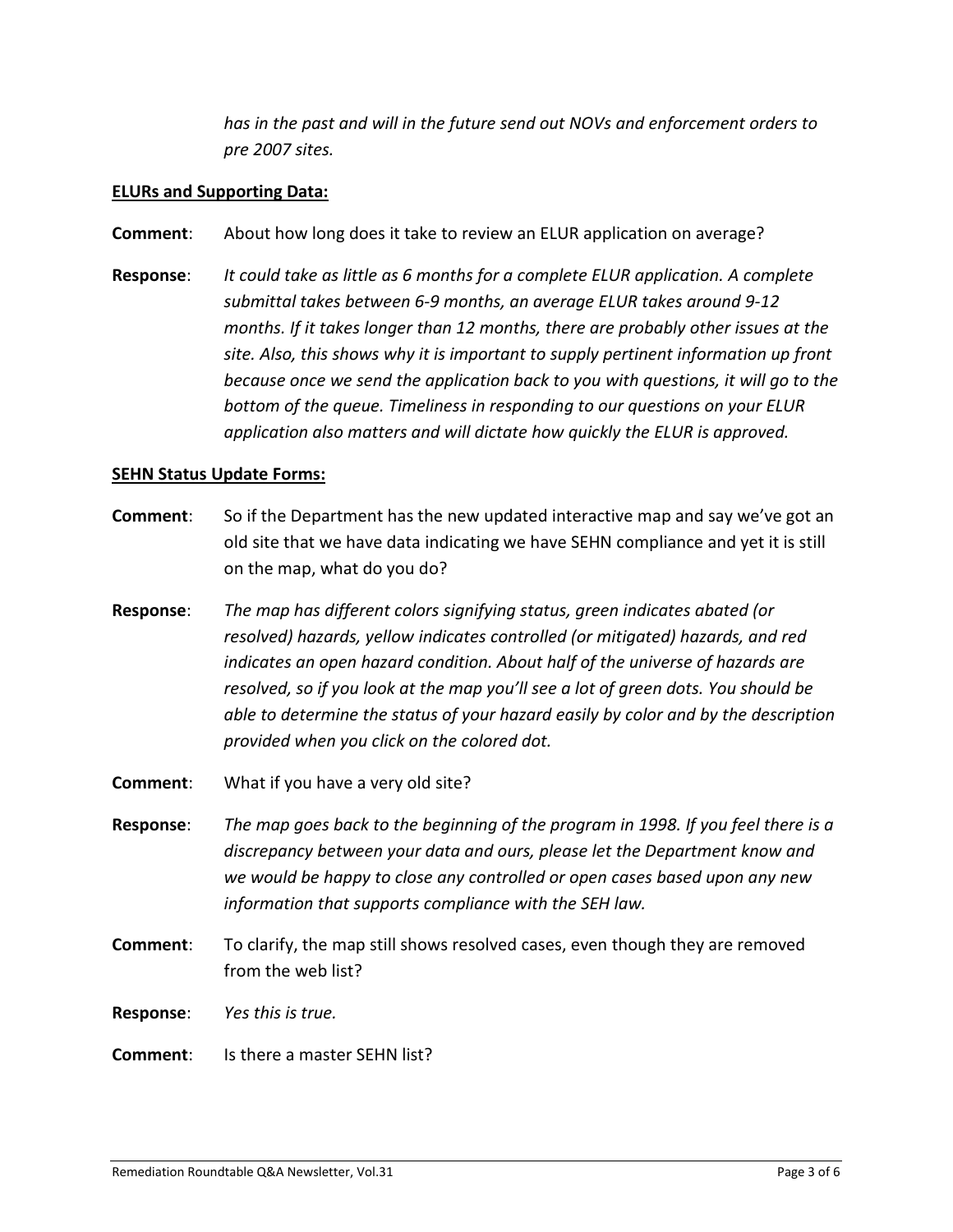| <b>Response:</b> | Yes we have a database. The statute requires that we do not publish resolved<br>cases on the list any longer.                                                                                                                                                                                                                                                                                                              |
|------------------|----------------------------------------------------------------------------------------------------------------------------------------------------------------------------------------------------------------------------------------------------------------------------------------------------------------------------------------------------------------------------------------------------------------------------|
| Comment:         | Are there any details available by looking at the map?                                                                                                                                                                                                                                                                                                                                                                     |
| Response:        | Yes, you can see the status of the hazard, what type of hazard, and added detail<br>about what actions were taken to correct or mitigate the hazard.                                                                                                                                                                                                                                                                       |
| Comment:         | Are these new SEH status report forms available now?                                                                                                                                                                                                                                                                                                                                                                       |
| <b>Response:</b> | Yes. There are live links for the two forms within the presentation and can be<br>found here.                                                                                                                                                                                                                                                                                                                              |
| Comment:         | If a site has reporting date prior to June 1, such as April or May, should they<br>wait?                                                                                                                                                                                                                                                                                                                                   |
| Response:        | Yes, if they would like to use the form you can wait until the appropriate<br>submittal date if you have good communication with DEEP Staff that you were<br>doing so.                                                                                                                                                                                                                                                     |
| Comment:         | Is there a reason why if a particular site is resolved that it continues to be placed<br>on the map?                                                                                                                                                                                                                                                                                                                       |
| Response:        | The Department is working to make more and more information publicly<br>accessible. For example, if someone is buying a residential property and is aware<br>a release occurred but doesn't know if it was resolved, they usually call us. Now<br>they could just look at the map. (Contamination in drinking water is required to<br>be reported by the seller.) Or if a consultant was doing a Phase I at a site and was |

## **Written Questions Submitted**

**Comment:** Reading another consultant's report, they mention that DEEP had issued an "Environmental Land Use Restriction- Temporary Release for reoccurring activities." What is this? Is it something an LEP or property owner can request?

*doing due diligence, they can simply look up this historic info on the map.*

**Response**: *Temporary releases for reoccurring activities ("TRRA") are releases from an Environmental Land Use Restriction approved by the Commissioner in advance of certain activities, limited in scope and duration, which may need to be conducted in the same way, at the same location, multiple times. A TRRA runs with the land and can be used multiple times, but only to conduct activities which have been*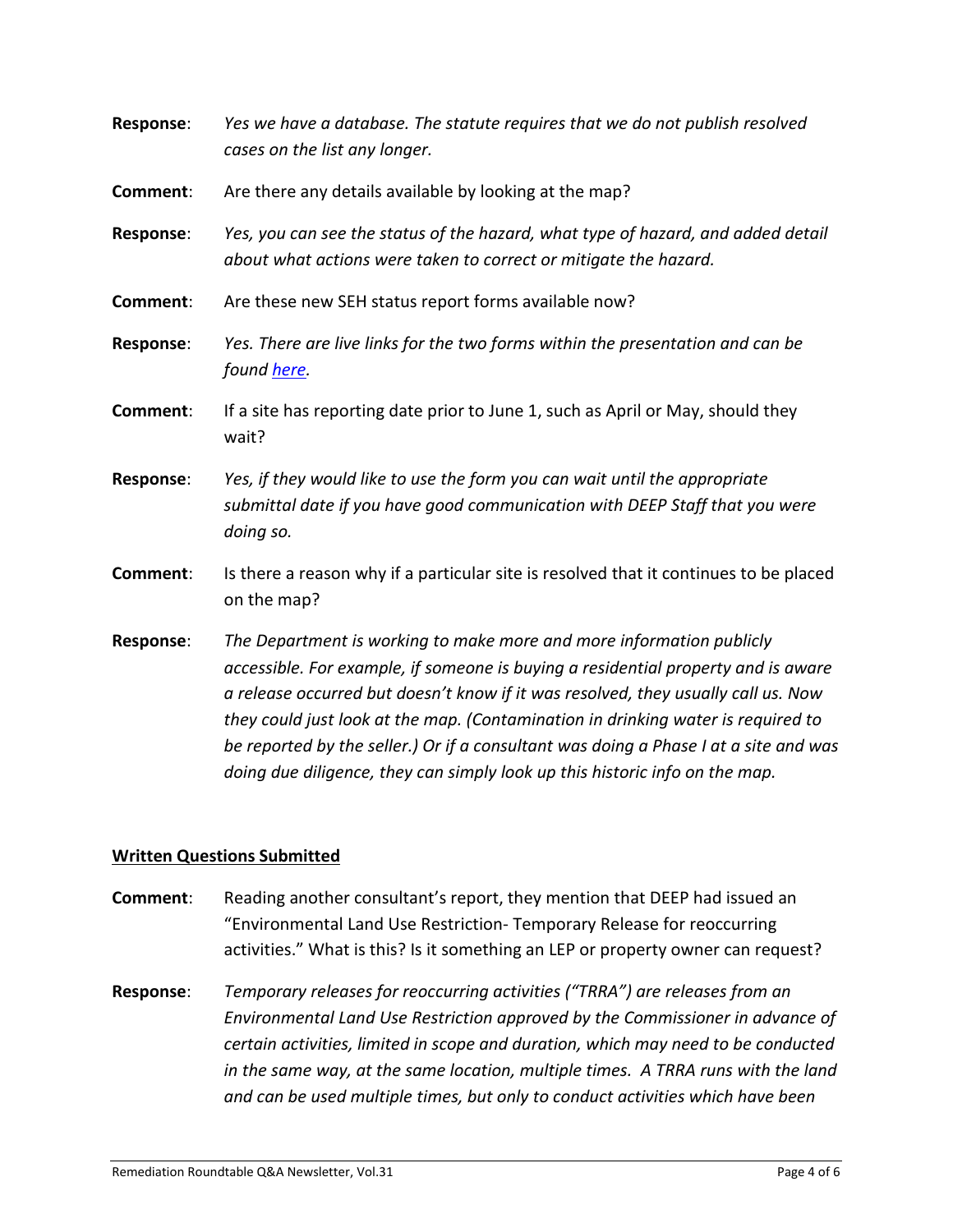*specifically authorized. To use a TRRA the owner, or an authorized party, must notify the Department in advance of the activities, adhere to the requirements and provisions of the approval and work plan, and submit a completion report each time activities are completed. For further information and draft templates please contact the ELUR Program at [DEEP.ELUR@ct.gov.](mailto:DEEP.ELUR@ct.gov)*

- Comment: Say a Significant Environmental Hazard Acknowledgement letter requires "only one" annual report on or before July 1<sup>st</sup> for a property that has both a groundwater and soil hazard. Under the new reporting forms, the soil reporting form will be due every June  $1^{st}$  and groundwater reporting form due May  $1^{st}$ , do they now report on two separate occasions?
- Response: *Yes, they would submit the forms separately for each separate type of hazard. The forms require different information. A reporting schedule would need to be set up for each type. The groundwater hazard may need reporting more often if you and the Department determine that's necessary. The Department had decided to make reporting different for each type of hazard on purpose, so that all reports would not be received at the same time.*
- Comment: For the new SEHN status reporting forms, are they a replacement to stipulated reporting dates noted in the Department's SEHN Acknowledgement letters? Do the forms supersede, override, etc. stipulated dates? Or, are they additional reporting requirements?
- Response: *These would be the new reporting dates, upon discussion between the Department and the RPs. They do not automatically override the originally established schedule in the acknowledgment letter, unless and until the discussion with the RP is had and they agree to use the form.*

## *An example for Soil SEHN*

If the Acknowledgement letter requires they submit an annual report each February of the measures in place to prevent unknowing access to such soil, including inspection and maintenance of such measures and a report was already submitted in February. Do they need to submit this Form on June  $1<sup>st</sup>$  as well?

*Yes, they would need to submit the form on the upcoming date to get on the form's annual reporting schedule.*